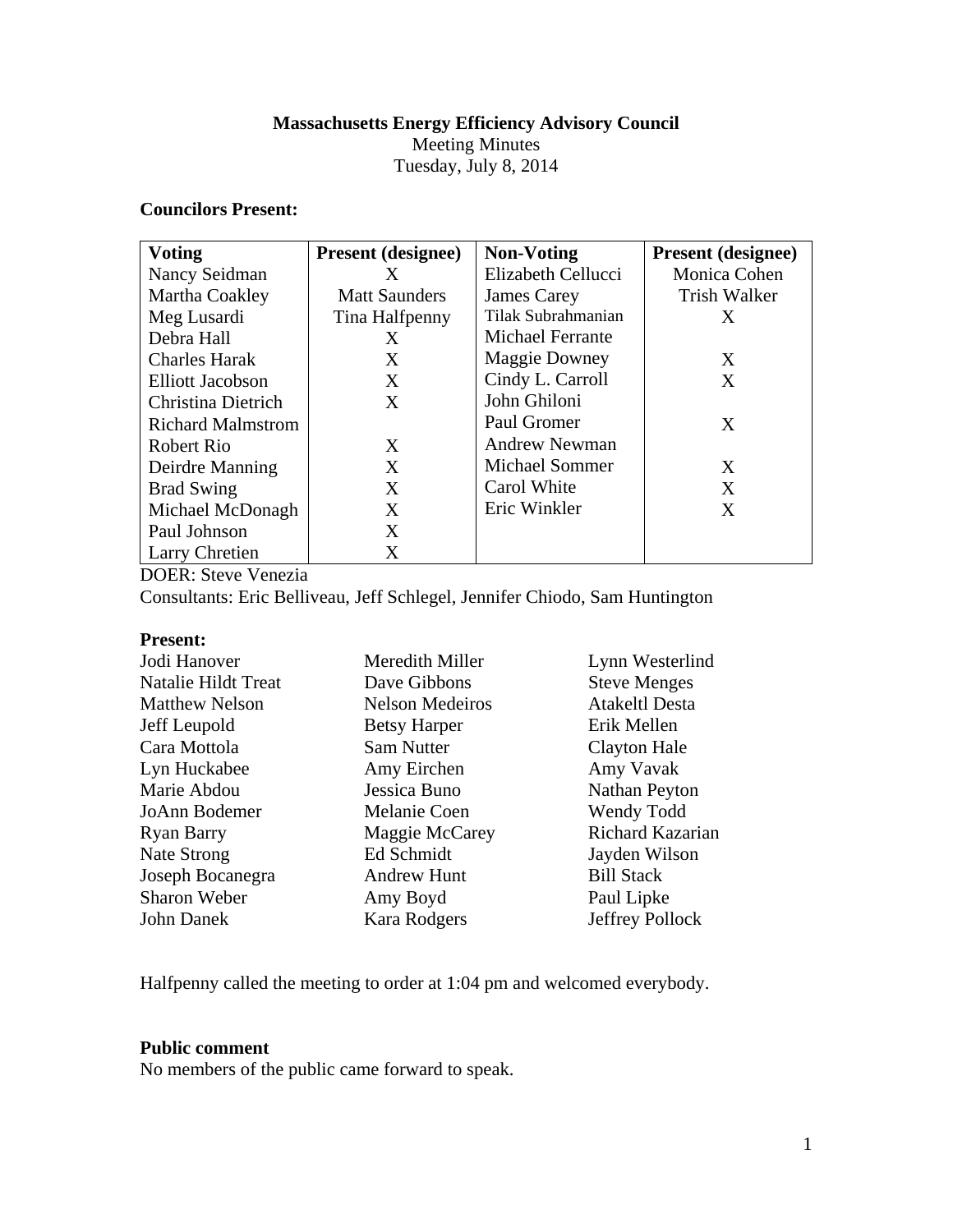## **General Updates**

Halfpenny began the meeting by recognizing Charlie Olsen for his work in the energy efficiency industry. She also noted that Debra Hall would be leaving the Council to take a new job related to energy efficiency and real estate.

## *June 10th EEAC Minutes*

Jacobson noted a correction to the attendance list. Dietrich motioned to approve as amended. All were in favor, with no one opposed or abstaining. The minutes were approved as amended.

# *June 25th Executive Committee Minutes*

Halfpenny gave an overview of the meeting's agenda and discussion topics. There were no comments or corrections. Dietrich motioned to approve and Jacobson seconded the motion. All were in favor, though Saunders was absent for the vote. The minutes were approved.

### *RCS Guidelines*

Halfpenny noted that Residential Conservation Services would soon be issuing new guidelines.

### *Statewide Database*

Halfpenny described the upcoming technical session with the DPU, noting four agenda topics: level of data aggregation, identification of areas of commonalities and differences, clarification of reasons stakeholders find current data insufficient, and clarification on issues around data privacy.

#### *DPU – Avoided Cost*

Halfpenny announced that the DPU will hold a technical session [*sic*] on the avoided cost of GWSA compliance. (The DPU in fact held a public hearing and not a technical session)

### *Winter Peak*

Halfpenny said energy efficiency alone could not solve the winter peak issue. Subrahmanian noted that NU is developing an RFP for promoting wifi thermostats, which could eventually be used in winter peak mitigation strategies. He added that wifi thermostats can gather a lot of data, essentially acting like cheap smart meters. Winkler noted that ISO would run the Winter Reliability Program again this year, but that current wifi thermostats do not meet the technical requirements to participate.

#### *Monthly dashboard*

Melanie Coen presented the July dashboard, noting several enhancements from previous months. She described forward looking information and compared the year to date achievements to their progress last year.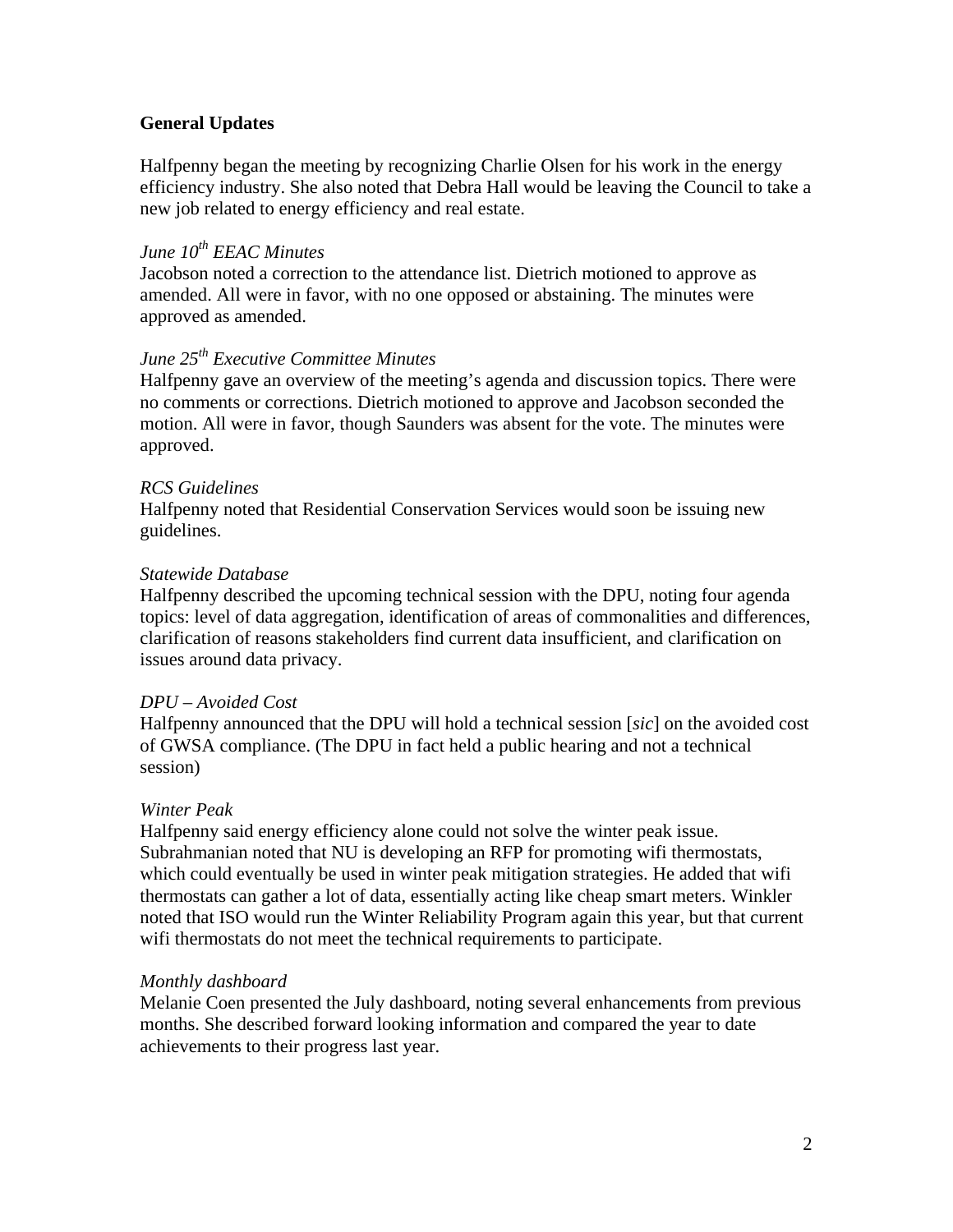Saunders asked Coen to explain the high participation and low spending in C&I. Nelson noted that participants are not a great indicator, explaining that the metric was driven by spray valves.

## *Recess*

Halfpenny announced a recess for a council-wide photo. She called the meeting back to order at 1:41 pm.

## **2013 Plan Year Report**

Nelson and Abdou presented on the 2013 year-end report, focusing on changes between Q4 and the DPU filing. The main updates were related to evaluation and general QC, which caused overall spending, savings, and benefits to all go up. Nelson noted that there were fewer evaluations this year and thus fewer updates. They also noted general changes to the report structure and process, including a new format, more information, and greater consistency among PA models.

Seidman asked if it was possible to compare electric and gas performance against each other. Nelson suggested comparing benefits or converting electric savings to Btus.

Nelson and Abdou showed a slide summarizing the achievement of performance metrics by PA and the calculation of their total shareholder incentive. Schlegel explained that the total incentive earned by the PAs equates to roughly 5% of total spending.

Schlegel gave the Consultant Team presentation on year end performance. He broke down performance by PA, sector and fuel, highlighting where different PAs excelled and where they fell behind. He noted that some PAs exceeded their goals in some areas, suggesting this demonstrated that Massachusetts' aggressive goals were in fact achievable.

Schlegel mentioned that the residential furnace baseline was still a point of disagreement between the Consultant Team and the PAs, noting that Ralph Prahl, the Evaluation lead, had proposed a blended baseline in the low 80s, and the PAs had elected to use 80%. This difference resulted in a 2% increase in overall gas savings. White explained that at the time of their planning there was an expectation of a rising baseline, but in the absence of strong data they had elected to use the federal baseline. Belliveau expressed concern that the Consultant Team's scope had given them the authority to decide these issues and in this instance they had been ignored.

### **Large C&I Retrofit Deep Dive**

Dave Gibbons presented on past performance, challenges and cost drivers in the C&I sector. He noted particular challenges in 2013, including evaluation, market confidence, availability of trade allies, and cross-program influences. He gave an overview of strategies and specific tactics the PAs were employing to increase both the breadth and depth of savings. Tactics included vendor driven implementation, emphasis on large projects, investments in capacity and capabilities, and best practice sharing.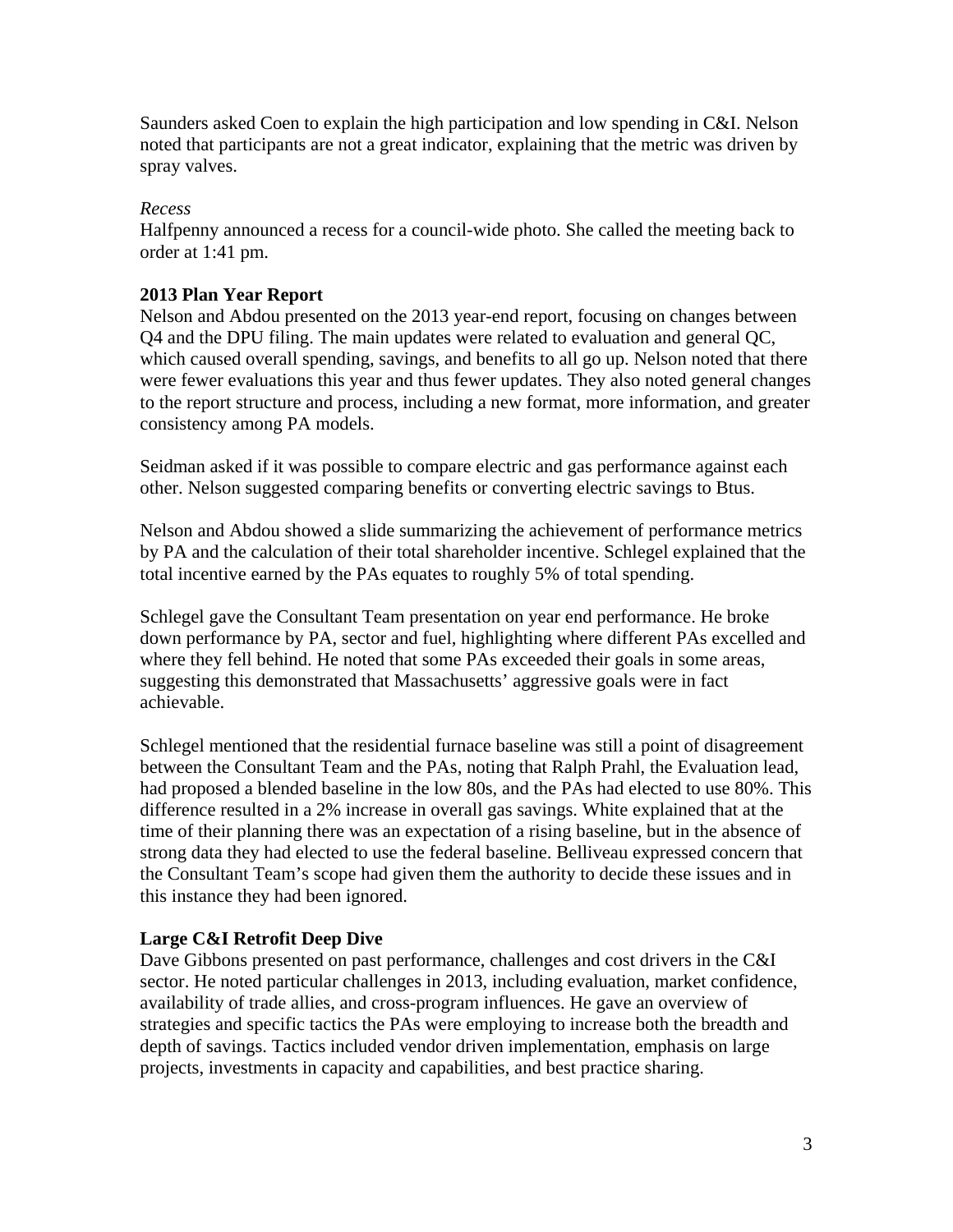Richard Kazarian presented on market observations. He explained how NU engages with different size customers and the importance of targeted value propositions for businesses.

Nate Strong presented on a new initiative to promote high-efficiency circulator pumps. He explained that the extra efficiency was due to an electronically commutated motor and explained that savings could range from 55% to 90% compared to standard pumps. Chiodo asked if they were looking at the full system or just the pump. Strong said they were mainly looking at single pump swap-outs. Belliveau asked if other PAs were also planning on pursuing it. Strong said they would have to wait and see.

Johnson noted that the PAs were not meeting goals in C&I and that it remained unclear to him what exactly they were proposing to do differently.

Chiodo delivered the Consultant Team's presentation on the C&I Large Retrofit deep dive. She explained why they were focused on Large Retrofit, why there was a continual shortfall, and how they could accelerate savings. She noted that although most PAs had come up short in their C&I programs, some had exceeded their goals, suggesting that improvement was possible. One slide showed the current trajectory of C&I savings relative to the plan, and another depicted the cumulative effect of the anticipated savings shortfall. She emphasized that the Council needed a good lens into the C&I programs to understand how to improve them. Belliveau noted that the next three year plan would already be in place before they knew their actual performance relative to goal in the current three year plan.

Chiodo reviewed several strategies for accelerating savings, including a forum for advancing program design ideas between PAs, turn-key CHP, emphasis on single system rather than whole-building, retrocommissioning, and advanced market segmentation. She concluded by commending the PAs for their efforts to drive savings while cautioning that those efforts may not be enough. She suggested the Council needed a new mechanism for understanding progress toward goals.

Winkler asked if anyone had looked at the role low commodity prices were playing in C&I underperformance. Chiodo responded that the PAs had not cited it as a barrier. Chretien commented that Synapse had looked at this issue and concluded that the impact of low commodity prices was minimal.

Hall asked what role ESCOs played in the C&I market. Chiodo noted that ESCOs generally did not participate in the C&I market, instead focusing on the MUSH market.

Seidman asked how the PAs were responding to the idea of a best practices clearinghouse. Gibbons responded that those conversations already happened organically. Seidman expressed her support for a more formalized process.

## **2016 Planning**

Halfpenny noted that they would be conducting an assessment of Council processes to get a sense from Councilors about what was working, what was not working, and where